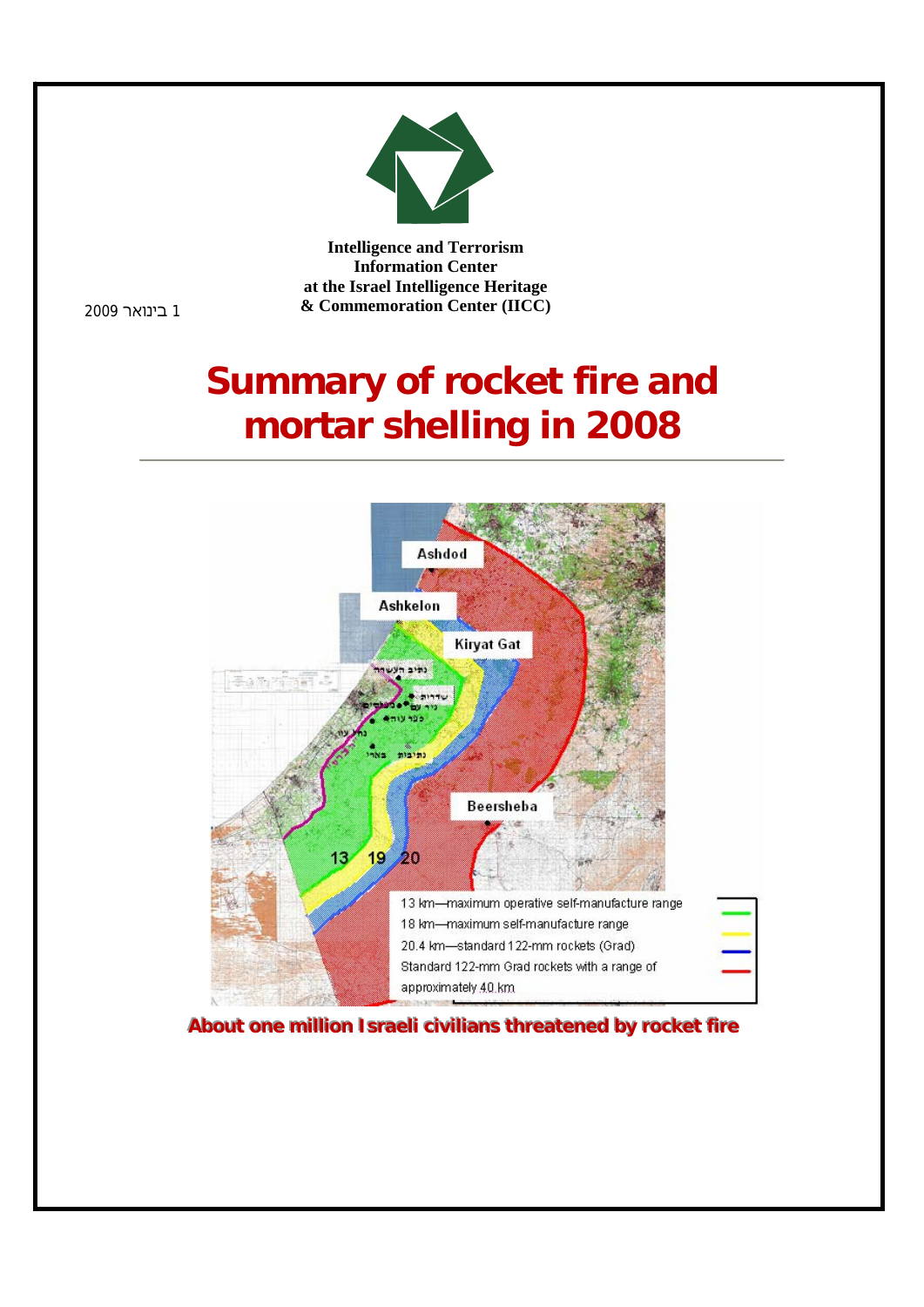## **Overview**

1. The year 2008 saw **the peak** of rocket use by Hamas and the other terrorist organizations operating in the Gaza Strip. Last year, the terrorist organizations managed to **significantly increase the scope of rocket attacks.** They gradually put **nearly one million Israeli civilians living in the south (about 15 percent of the entire population)** within the range of the rockets, and posed a security challenge to Israel, prompting it to launch Operation Cast Lead.

2. Rocket fire and mortar shelling first started in 2001, gradually becoming the major threat posed by the Palestinian terrorist organizations, which consider it an asymmetrical, simple, cheap, and reliable solution to Israel's military superiority. The rockets, while still having their share of problems and shortcomings, in the terrorists' view, allow them to disrupt the lives of **Israeli civilians** within the range of fire, destabilize their social fabric, override the security fence built by Israel along the Gaza Strip, and create a kind of balance of terror that makes it difficult for Israel's security forces to conduct counter-activities and reflects the terrorist policy of Hamas, which controls the Gaza Strip.

3. Following are three major characteristics of the use made by Hamas and the other terrorist organizations of rockets **during 2008** (see chapter on statistical data for details):

a. **A dramatic increase in the extent of rocket fire and mortar shelling despite the six months long lull in the fighting:** in 2008, the peak year of rocket fire and mortar shelling, a total of **3,278 rockets and mortar shells** landed in Israeli territory (1,750 rockets and 1,528 mortar shells). **That is a significant increase** compared to 2007 (the number of landings in 2008 more than doubled) and compared to the previous years of the Palestinian terrorist campaign.

b. **A significant increase in the number of Israeli residents exposed to rocket fire within 40 km of the Gaza Strip:** before 2008, the city of **Sderot** (about 20,000 residents) as well as villages around the Gaza Strip were the preferred target of rocket fire and mortar shelling. In 2008, other cities and hundreds of thousands of Israelis gradually entered the circle of fire: first the cities of **Ashkelon** and **Netivot,** and later, during Operation Cast Lead, **Ashdod, Beersheba,** and other cities within a range of 40 kilometers from the Gaza Strip. The rocket attacks created a new reality in which **nearly one million Israeli residents (about 15 percent of the entire**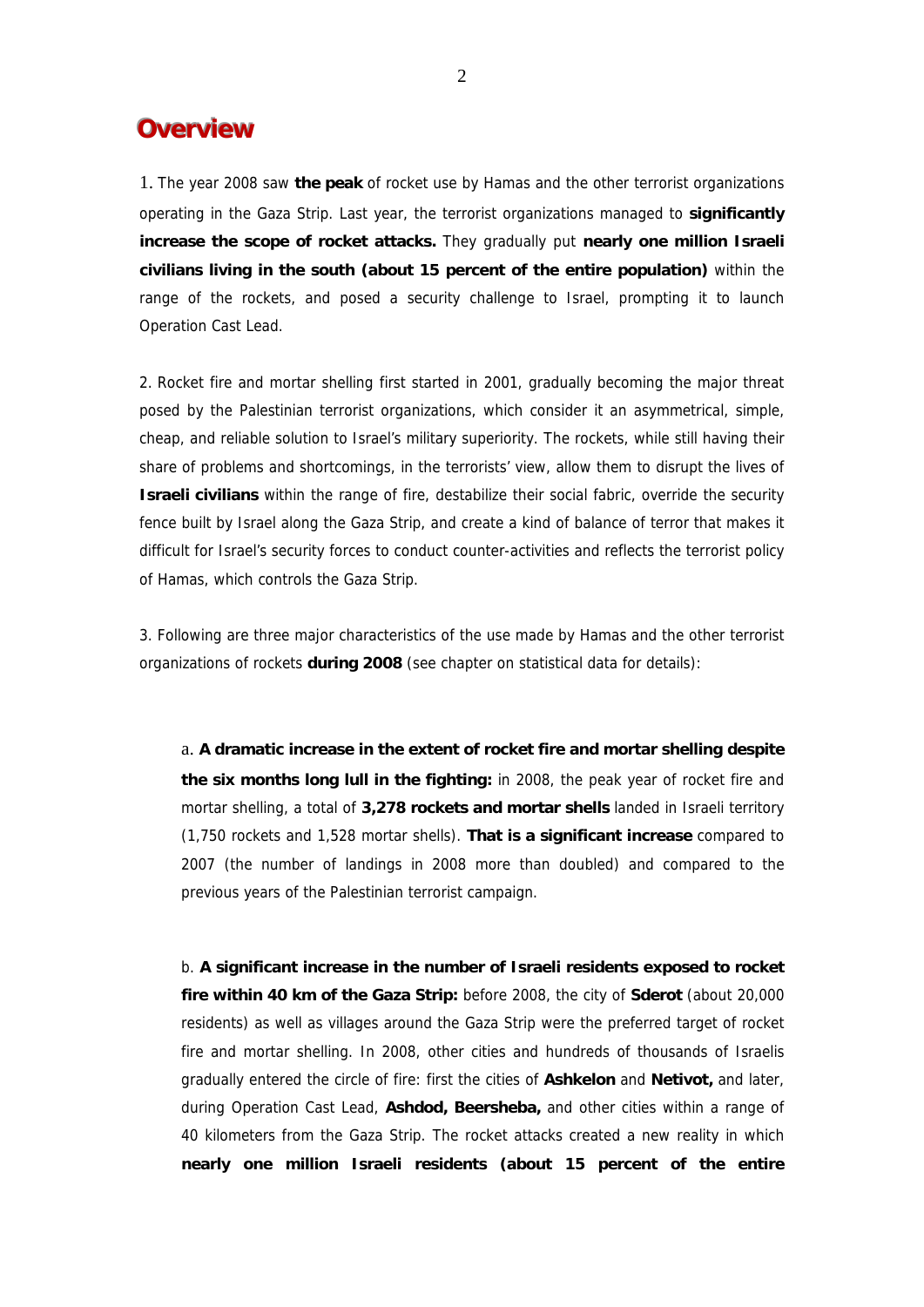**population)** are exposed to rocket fire and mortar shelling in various levels of intensity.

c. **A significant improvement in the effectiveness of rockets and mortar shells possessed by Hamas and an increase in their quantity:** in 2008, Hamas put into use **122-mm Grad launchers (for ranges of 20.4 km and approximately 40 km) and standard 120-mm mortars,** which were smuggled into the Gaza Strip (in our assessment, from **Iran**). Those standard rockets and mortars, significantly different from self-manufactured rockets and mortars, not only increased the range of fire but also **increased its effectiveness.** That is a result of **increasing the rockets' warhead size and their fragmentation.** As for the mortars—the standard 120-mm mortars are more precise and their range is greater than that of the other mortars possessed by Hamas and the other terrorist organizations.

4. The **quantity** of rockets held by Hamas and the other terrorist organizations has also increased, currently reaching, in our assessment, a constant supply of **several hundred** selfmanufactured 90 and 115-mm rockets and an unknown quantity of **self-manufactured**  long-range rockets capable of **attaining greater ranges (up to 19 km).** Also, we assess that Hamas has dozens of standard long-range Grad rockets (122-mm) **with a range of 20.4 km and a range of approximately 40 km**, smuggled into the Gaza Strip through the tunnels in the Rafah region, some during the lull in the fighting.

5. As a result of the rocket and mortar shell fire, **eight** people were killed in 2008, **four** of them during Operation Cast Lead. $1$  During that operation, 58 people were injured as a result of rocket and mortar fire, 10 of them moderately and severely (as at December 31, 2008). Also, several dozen civilians were injured as a result of the rocket fire in 2008 (prior to Operation Cast Lead), and several hundreds suffered stress-related traumas. The number of fatalities, injuries, and stress-related traumas in 2008 is added to the number of casualties in the previous years of the confrontation (2001-2007): **10** civilians were killed, **434** were wounded, and **thousands of civilians** suffered from anxiety, shock, and various traumas as a result of the fire. The continuing fire of rockets and mortar shells has a severe, cumulative psychological effect on the population, causing severe damage to its social structure and severe damage to its feeling of safety. The fire also disrupts the efforts to promote a peace agreement between Israel and the Palestinians (the Annapolis process) by creating a lasting

<u>.</u>

<sup>&</sup>lt;sup>1</sup> In 2008, 21 people were killed as a result of terrorist attacks originating in the Gaza Strip, out of 31 killed as a result of terrorist attacks during that year (Summary of 2008 by the Israel Security Agency).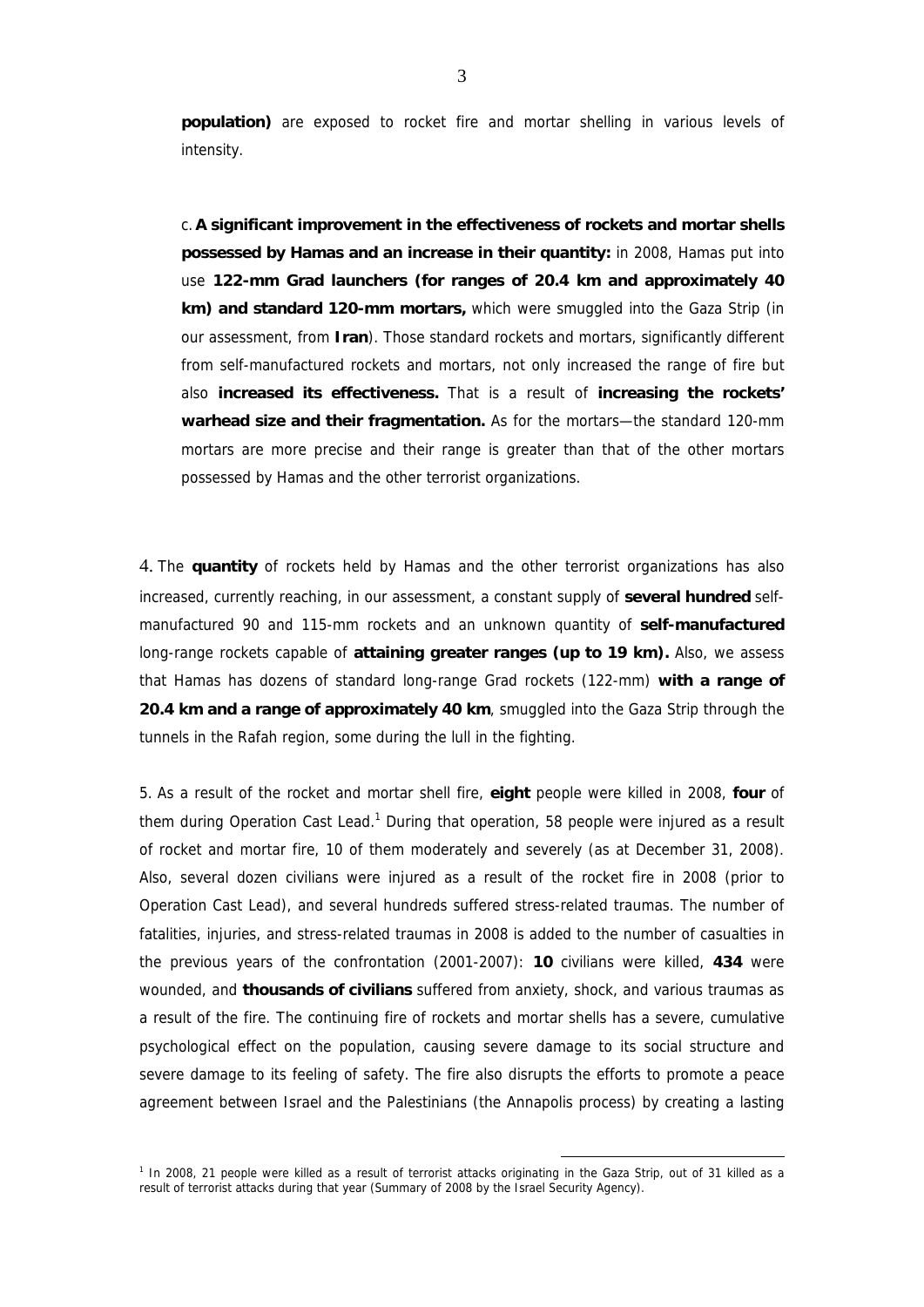reality of rocket fire and counter-measures by Israel, which reached their peak in Operation Cast Lead.

## **Statistical data**

6. What follows is a summary of statistical data in various spreads about the rocket fire and mortar shelling in 2008 compared to previous years:

- a. Rocket fire chart in yearly distribution, 2000-2008
- b. Mortar shelling chart in 2000-2008
- c. Rocket fire chart in monthly distribution in 2008
- d. Mortar shelling in monthly distribution in 2008
- e. Rocket fire and mortar shelling during the lull in the fighting
- f. Rocket fire and mortar shelling during Operation Cast Lead (as at December 31)
- g. New Grad rockets and mortars which became operational in 2008:
	- 1.122-mm Grad rockets for a range of 20.4 km
	- 2.122-mm Grad rockets for ranges of approximately 40 km
	- 3.120-mm mortars
- h. The number of Israeli residents in the main cities of south Israel (the Negev)

## **Complementary studies**

7. To complete the data and analysis in this document, one can draw upon four fundamental papers written by the Intelligence and Terrorism Information Center in 2008:

- a. Rocket threat from the Gaza Strip, 2000-2007 (December 2007)
- b. Hamas's military buildup in the Gaza Strip (Updated April 2008)
- c. Anti-Israeli Terrorism in 2007 and its Trends in 2008 (May 2008)
- d. The Six Months of the Lull Arrangement (December 2008)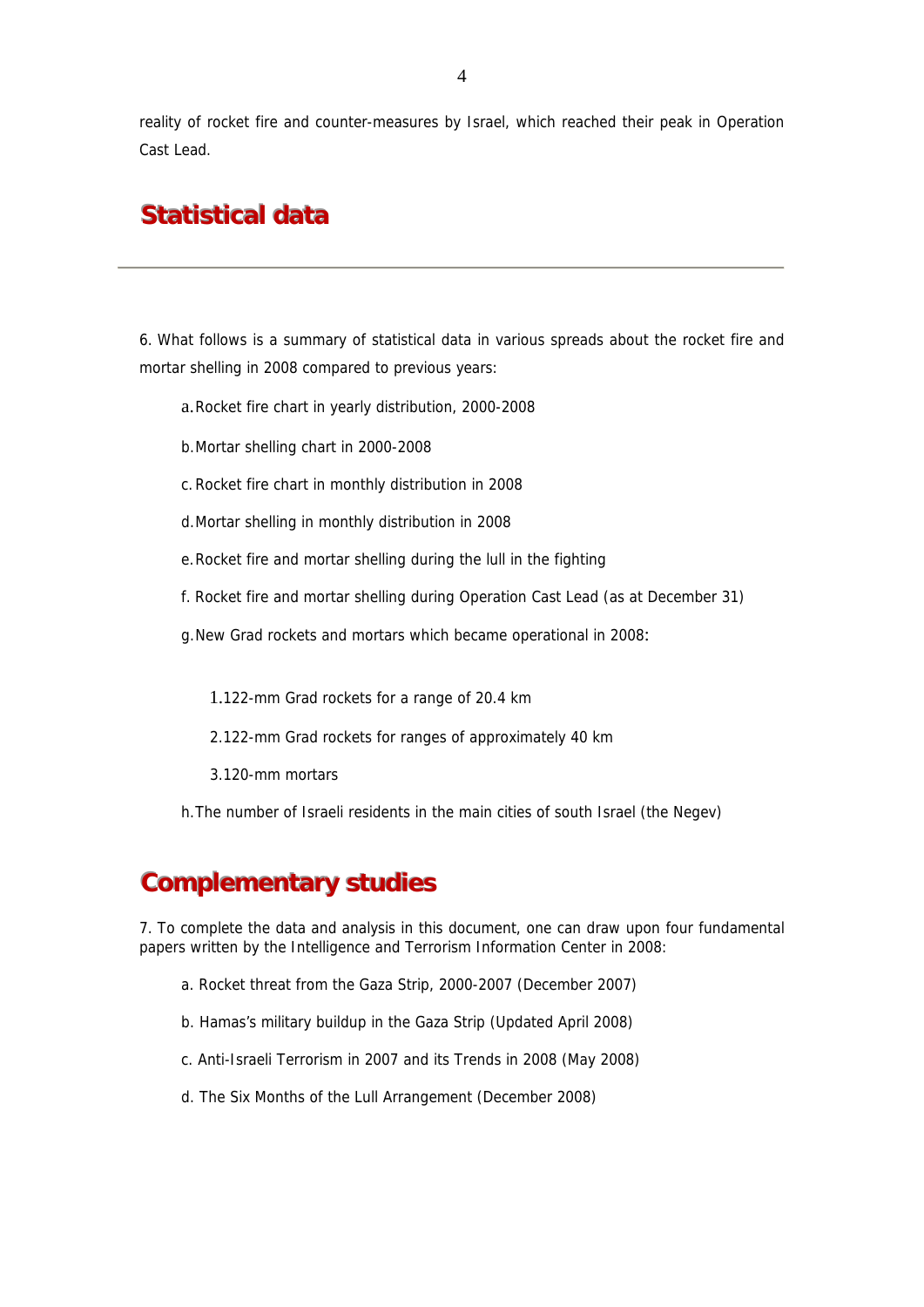

### **Rocket fire in yearly distribution, 2000-2008**

#### **Mortar shelling in 2000-2008**

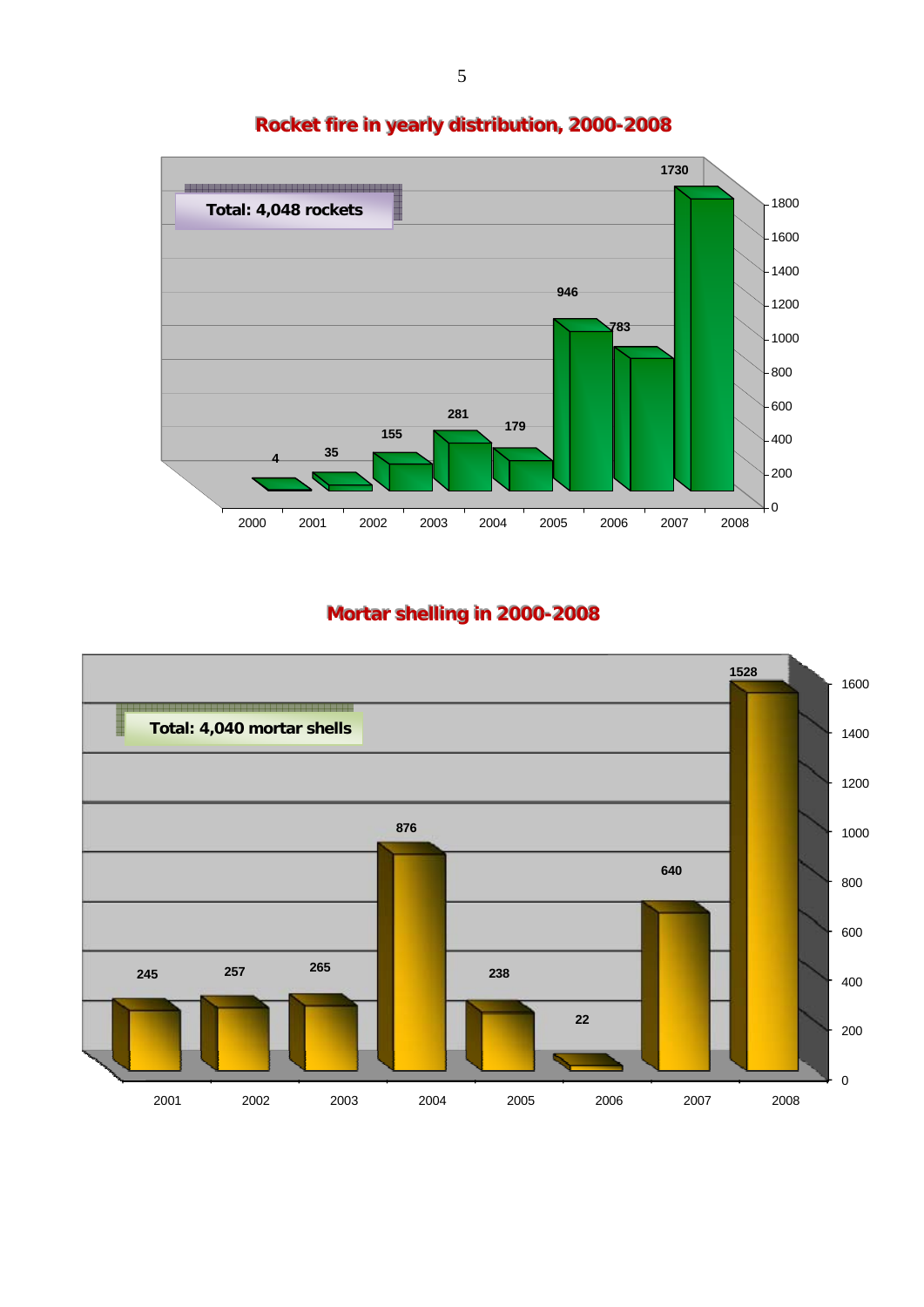

# **Rocket fire in monthly distribution, 2008**

## **Mortar shelling in monthly distribution, 2008**

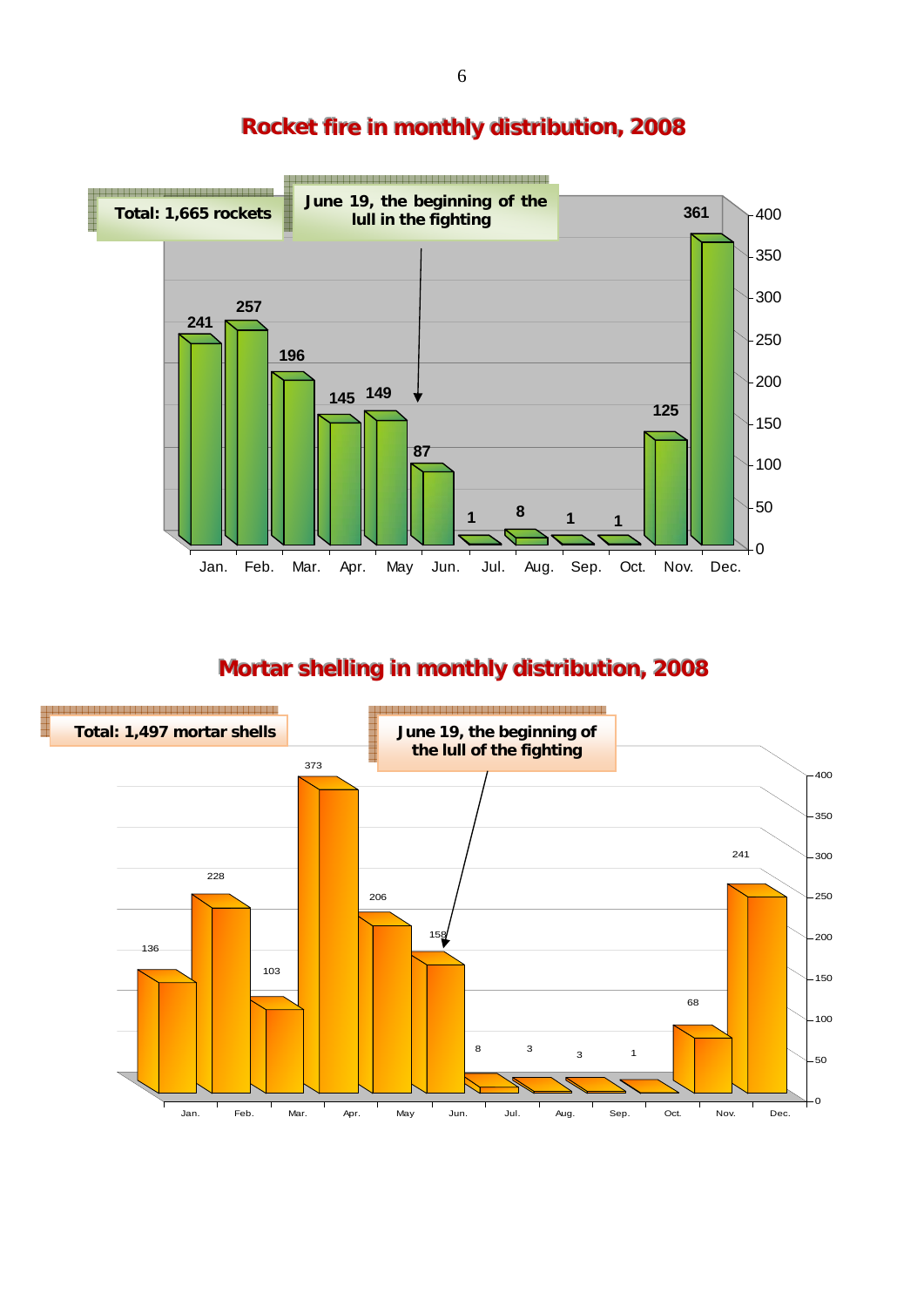**The lull in the fighting** Rocket fire and mortar shelling during the lull in the fighting compared to previous months

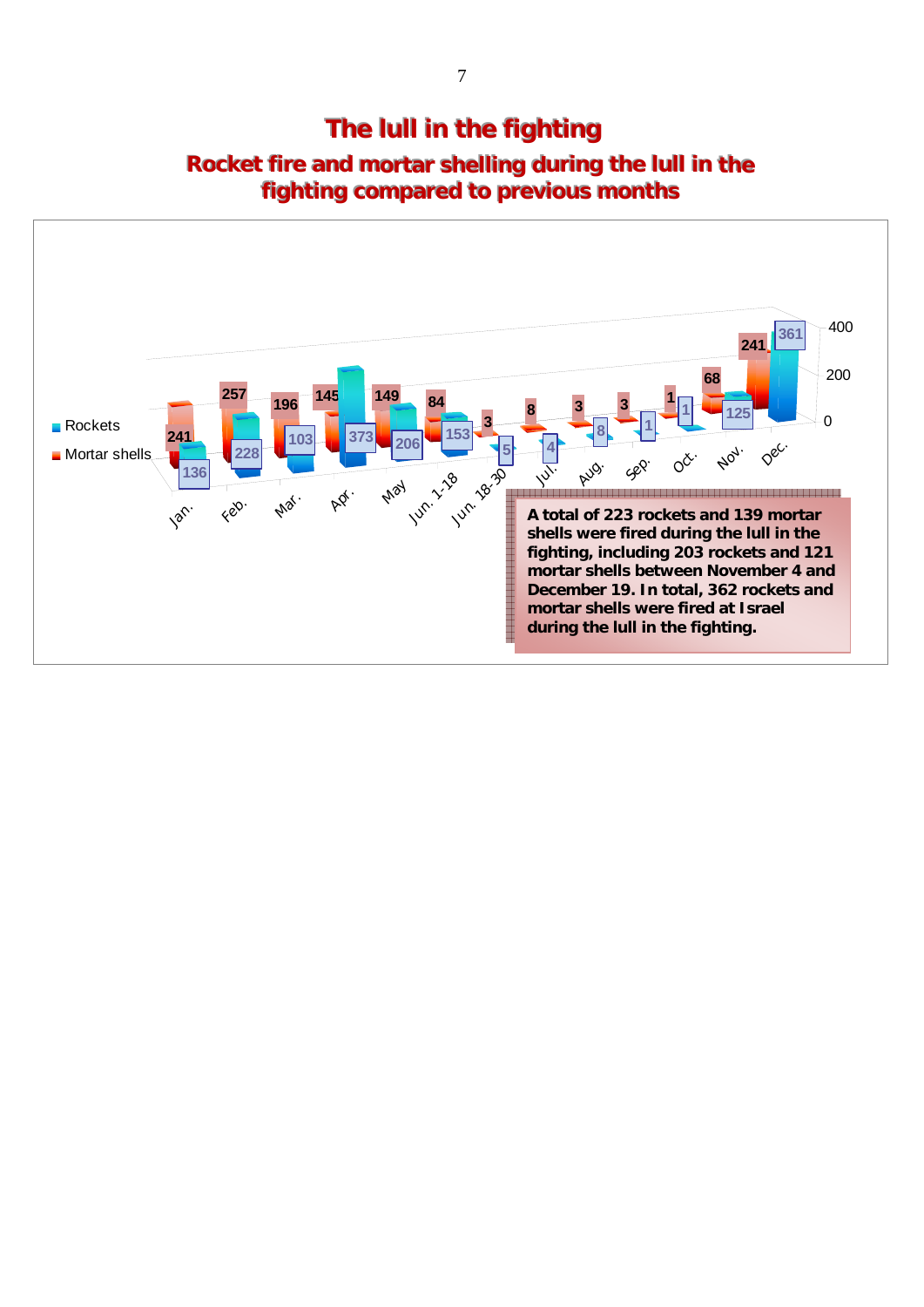

### Rocket fire and mortar shelling during the first period of the lull in the fighting (until November 4)

**Note: the chart includes the fire incidents as of June 19, the beginning of the lull in the fighting. The chart includes 3 rockets and 5 mortar shells which landed in the Gaza Strip.** 

### **The deterioration of the lull in the fighting: rocket fire and mortar shelling in daily distribution in the month of November 2008**

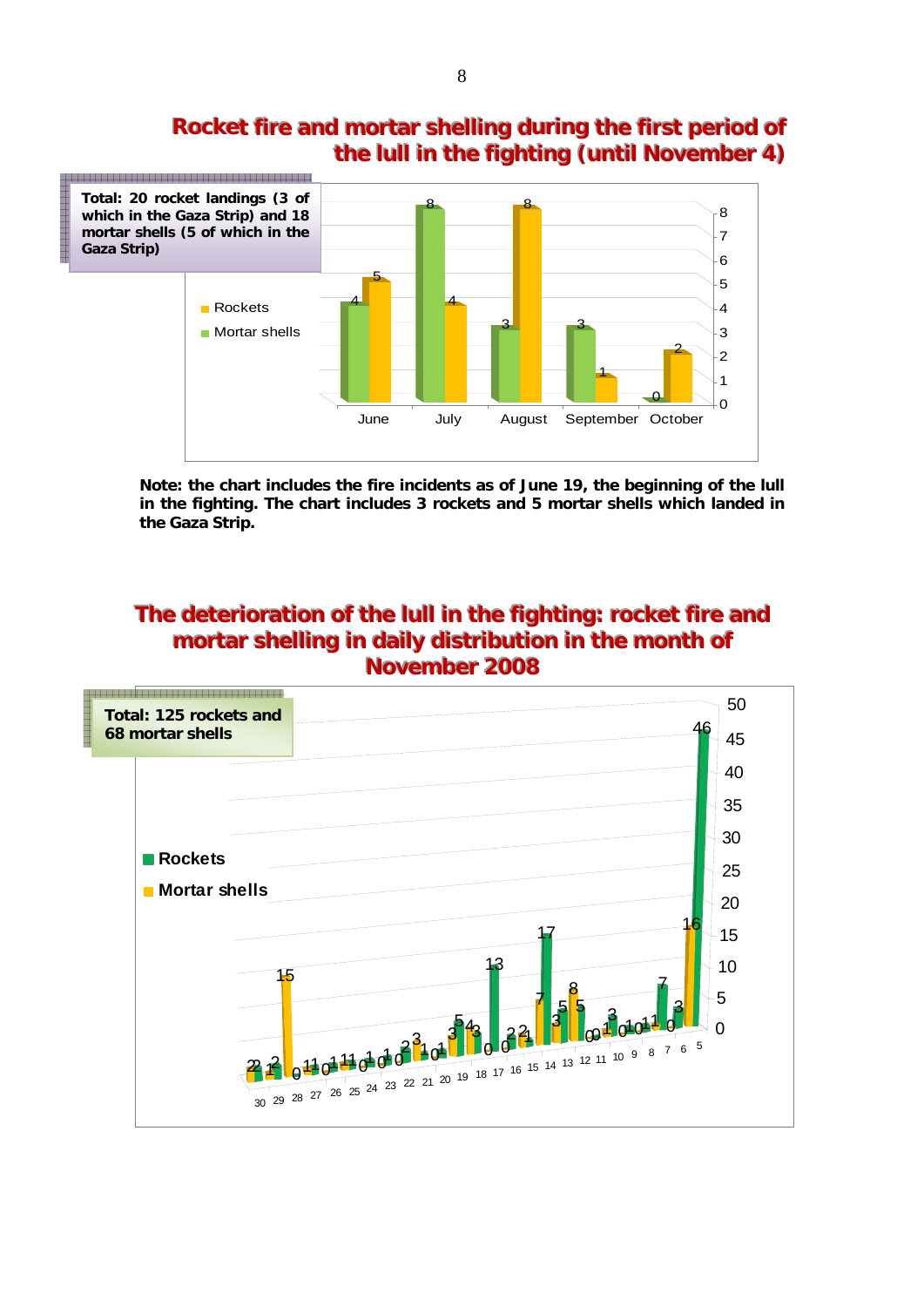### The deterioration of the lull in the fighting: rocket fire in daily distribution in the month of December 2008



# The deterioration of the lull in the fighting: mortar shelling in daily distribution in the month of December 2008<br>Eestimated States of December 2008

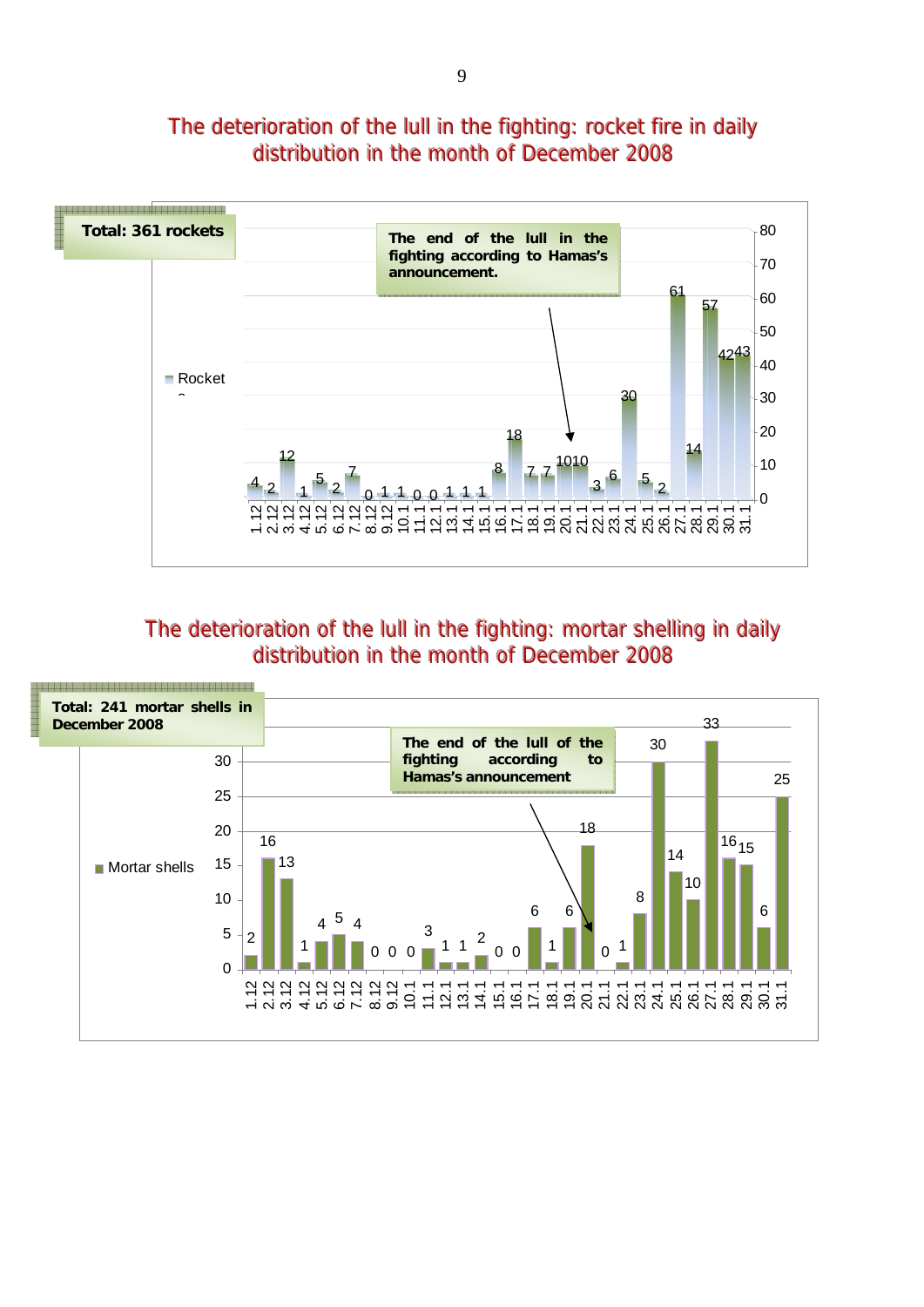

# Rocket fire and mortar shelling during Operation Cast Lead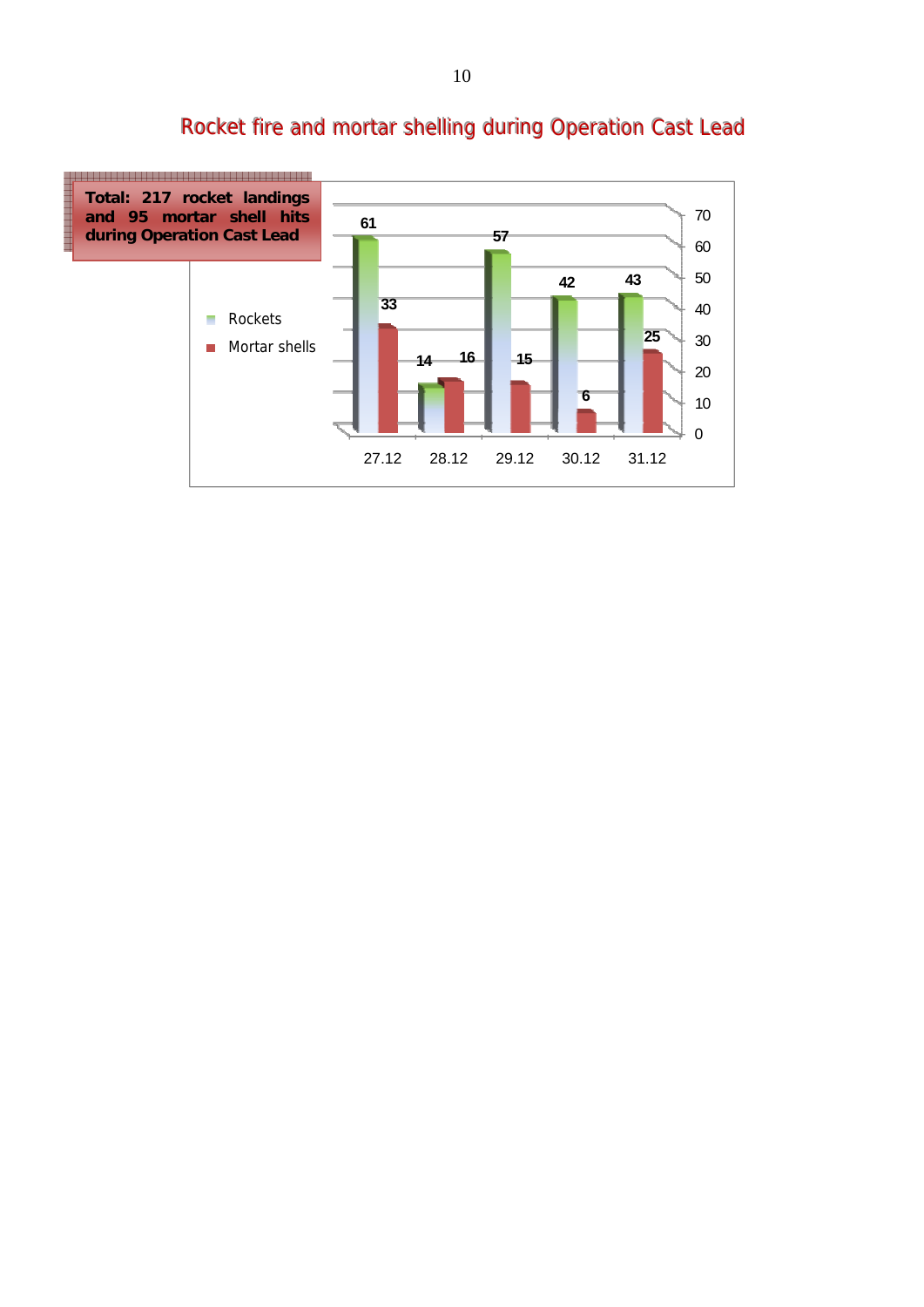## **New standard rockets and mortars used in** 2008

#### **Improved 122-mm Grad**

**Improved Grad rocket Diameter—122 mm Maximum range—20.4 km Warhead weight—66 kg Manufacturer—China, Iran, Russia, Bulgaria**



#### **Improved 122-mm Grad rocket for ranges of approximately 40 km**



**The remains of the rocket identified by the Israeli police, which landed near Gan Yavne, northeast of Ashdod (December 28)** 

**120-mm mortar shell**